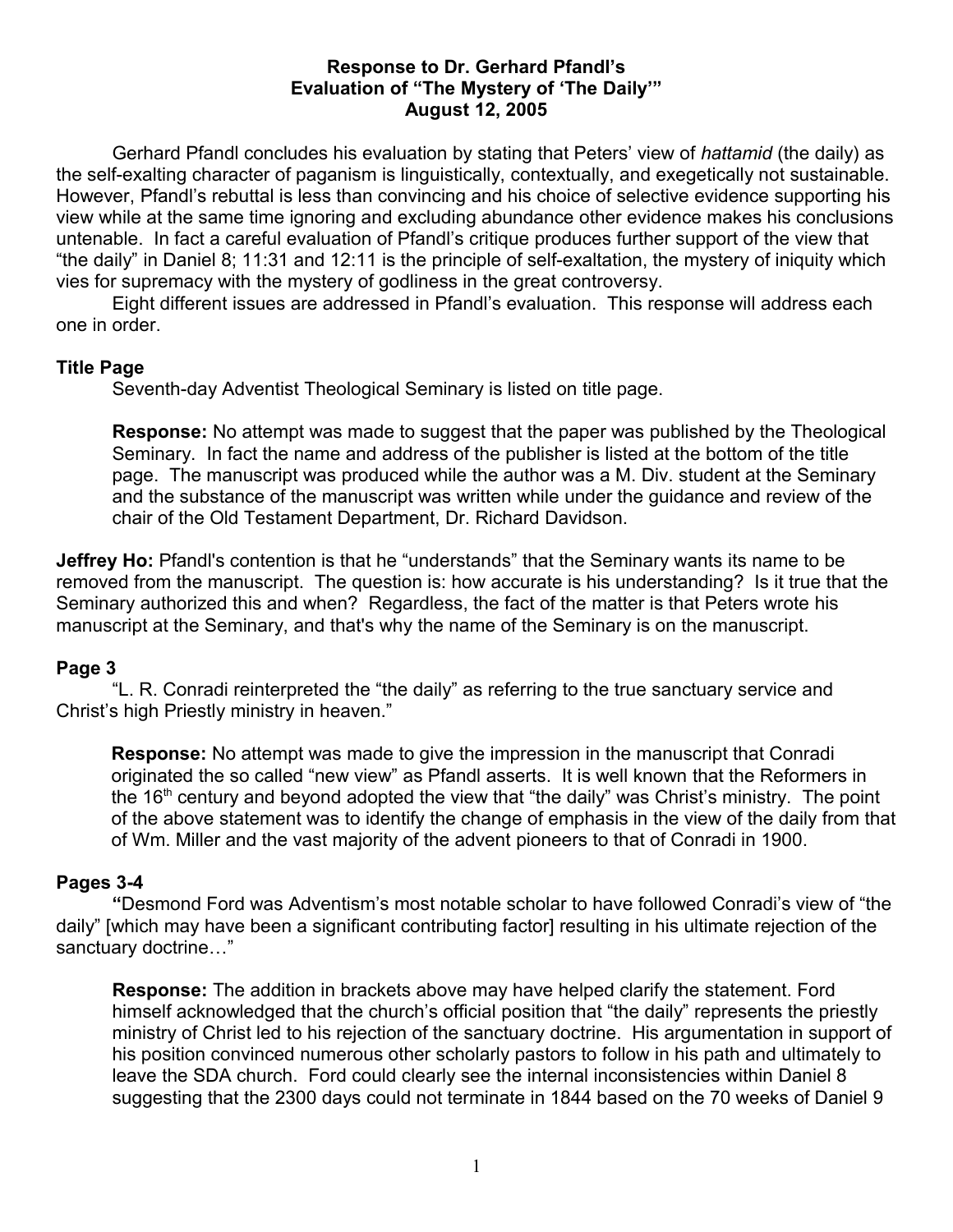commencing in 457 BC, if, in fact, Christ's "sanctuary" was cast down (8:11) and His "daily" priestly ministry was taken away by the papacy. He reasoned correctly that the earliest this could occur with the establishment of the papacy would be 200-300 AD which would cause the 2300 days to terminate well beyond 2500 AD. Ford could not harmonize the 70 weeks of Daniel 9 with the 2300 days of Daniel 8 terminating in 1844. At least he was intellectually honest with what he understood to be the Adventist position.

### **Pages 9-14**

Is there any significance to the gender oscillations in Daniel 8:9-12? For Pfandl, the personage in 8:11 taking away "the daily" is the papacy. He therefore argues that the 4-fold gender oscillation in these four verses is of little significance and superfluous, and he attempts to support his conclusions based on Hebrew linguistic anomalies using several literature citations.

**Response:** According to Pfandl **t**he 4-fold gender oscillation in these verses is a literary quirk of the Hebrew grammar or even perhaps a stylistic tool employed by the author, Daniel. He cites evidence from *Gesenius' Hebrew Grammar*. It should be noted however that the gender transition in Daniel 8 is not confined to a single 2-fold instance. This 4- fold oscillation or any other gender oscillation of gender occurs no where else in the book of Daniel.

I do agree with Pfandl's observation that Hebrew gender mixing is evident elsewhere in the OT. However, the evidence cited from *Gesenius Hebrew Grammar* does not apply to the gender oscillations of 8:9-12. In this text masculine suffixes especially in the plural *are not* used to refer to feminine substantives. Moreover, the problem in 8:9-12 *is not* that of the "agreement between subject and predicate with respect to gender" which occurs elsewhere in the OT as Gesenius notes.

**Jeffrey Ho:** The only masculine plural suffix here is in 8:9 "from them." I see no good reason to reject, as Pfandl has done, the work by Shea and Hasel in determining the feminine "from the one" and the masculine "from them" in 8:9 to refer to the feminine "the winds" and the masculine "of the heavens" in 8:8. Their work is firmly established. In Pfandl's book, *Daniel: The Seer of Babylon*, he relates "from them" to "the heavens" based only on grammatical nearness. However both gender matching and grammatical nearness should be used to show the true antecedent of "from them." I also agree that Pfandl is simply trying to downplay the significance of the genders in 8:9-12 so that the masculine does not refer to pagan Rome and the feminine to papal Rome. Pfandl is of the opinion that 8:9, 10 refer to pagan Rome and 8:11, 12 refer to papal Rome.

The uniqueness of the gender oscillations in 8:9-12 is related to the total transformation of the gender of the predicate and corresponding pronouns oscillating from masculine to feminine to masculine to feminine in 8:9, 10, 11, and 12 respectively. This phenomenon is not addressed in the Gesenius' citations. The repetitious oscillations seem to be purposeful to emphasize the uniquely distinctively behavior of the actors in this drama.

Pfandl cites Ezek. 23:49 as an example of gender oscillation. But here the gender oscillation is reasonable. "They shall repay you for your (fem.) lewdness and you (fem.) shall pay for your (fem.) idolatrous sins." The feminine suffix and feminine predicate refer to the two harlot sisters (Oholah, Samaria and Oholibah, Jerusalem). "Then you (masc., Israel as nation) shall know I am God." The masculine predicate simply refers to Israel as a nation. There is *no* gender mixing here.

In the second example of Nahum 3:15, Gesenius' observation seems to apply where masculine suffixes (in this case referring to Nineveh, a fem. substantive) are not infrequently used to refer to feminine substantives (in this case referring to locust, fem.).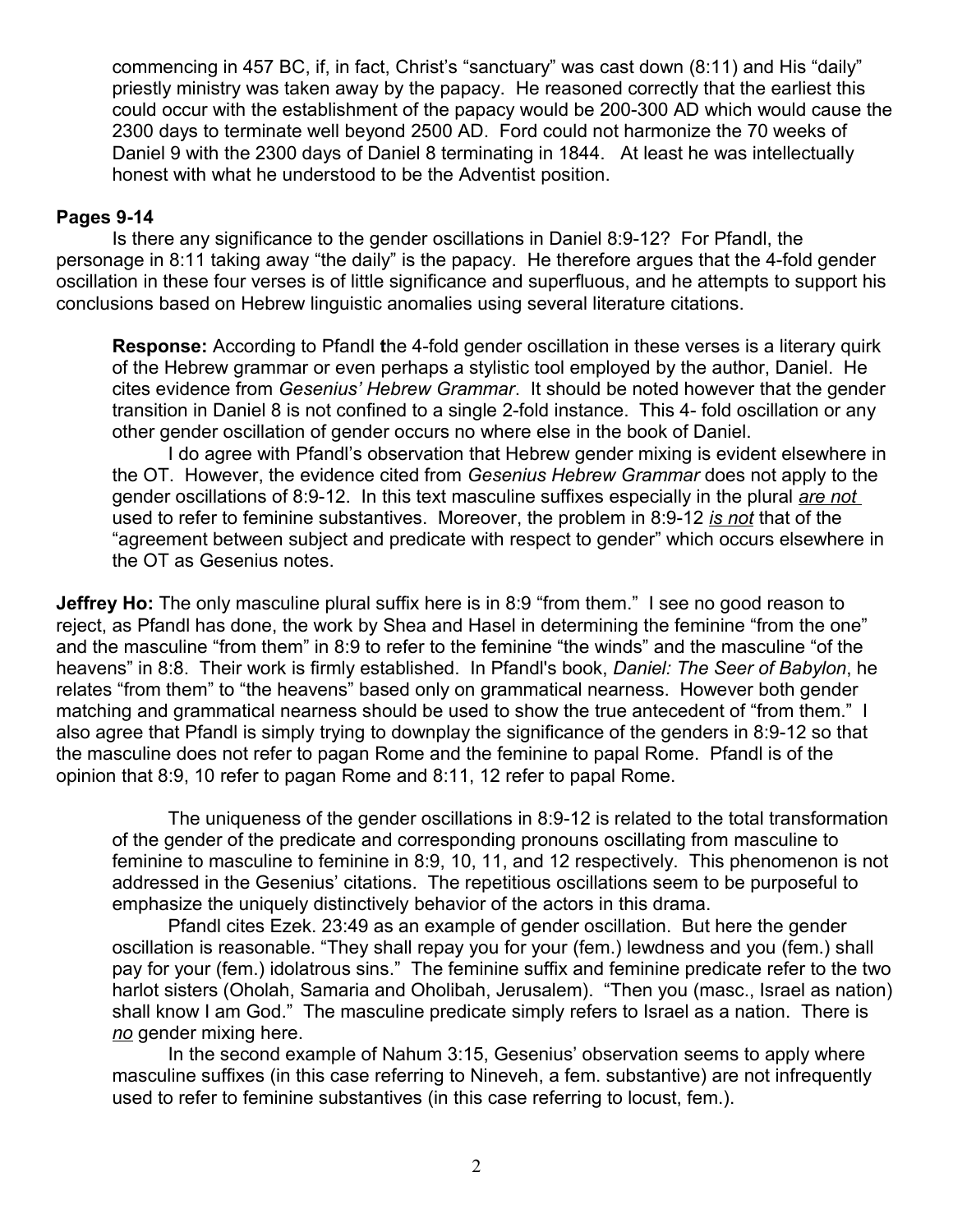**Jeffrey Ho:** Ruth 1:8 is a good example where a masculine verb is used to refer to the two daughters of Naomi. Therefore the masculine plural verb in Eze 23:49 could still easily be referring to the two harlot daughters, and this would simply be the case where the masculine gender refers to feminine substantives. However, although the Hebrew word for Israel takes a masculine singular verb in the vast majority of its occurrences, it can at times take a masculine plural verb (e.g. 1Sam 17:3; 29:1; 1Kgs 12:19; 2Kgs 3:24; 2Chr 10:19; Eze 13:4; Hos 8:2; 9:7; Zeph 3:14). Therefore, it is not impossible for the masculine plural verb in Eze 23:49 to refer to Israel as Peters has suggested. Both interpretations are possible based on the linguistic evidence. In any case, since Peters agrees that gender mixing is evident elsewhere in the OT, to have Pfandl prove that gender mixing occurs in Eze 23:49 (with the result that it refers to the same two daughters, and not to a different entity such as the nation of Israel) does not at all disprove the two distinct powers (each identity signified by its grammatical gender) of the 4-fold gender oscillation (within four verses!) of Dan. 8:9-12 since 8:9-12 is in a class of its own, most likely unique in the OT. For Nah 3:15, both forms used for locusts (yeleq, arbeh) are actually masculine in gender, not feminine. Gesenius (p. 326) wrote, "In Na 3:15 the interchange of masc. and fem. serves to express totality (the nation in all its aspect)." Keil and Delitzsch also had something similar in mind when they wrote, "fire and sword will devour Nineveh and its inhabitants like the all-consuming locusts, even though the city itself, with its mass of houses and people, should resemble an enormous swarm of locusts. התכבד may be either an inf. abs. used instead of the imperative, or the imperative itself. The latter seems the more simple; and the use of the masculine may be explained on the assumption that the prophet had the people floating before his mind, whereas in התכבדי he was thinking of the city." Another consideration is to refer to the male and female inhabitants of the city.

The other explanations cited by Pfandl for the gender oscillations of Daniel 8:9-12 seem to be desperately grasping at the wind. Pfandl also puts forth Martin Proebstle's suggestion that gender changes in 8:9-11 are used stylistically. Proebstle's stylistic argument is interesting, but is very weak at best with no obvious precedent in Daniel, and the argument certainly falls short in explaining the gender oscillating from masculine in 8:11 to feminine in 8:12.

**Jeffrey Ho:** As a correction, Pfandl uses those other vague masculine gender explanations only for 8:11. Now Pfandl says that the gender in 8:9-12 are used stylistically according to Proebstle, yet Proebstle only uses 8:9-11 to demonstrate this "gender balance." Why did Pfandl say 8:9-12 when he knew that it was only 8:9-11? Proebstle's exclusion of 8:12 from the "gender balance" of 8:9-11 is very telling to the fact that adding 8:12 to 8:9-11 would destroy this "gender balance" chart of his. Moreover whenever someone explains something as stylistic, often it is because he/she does not know how else to explain it. Whether it's Pfandl claiming 8:9-12 when it should have been 8:9-11, or Proebstle exegeting 8:9-11 when he should have used 8:9-12, no credence should be given to Proebstle's "stylistic gender balance" of 8:9-11 until he at least includes 8:12 into the discussion.

None of Pfandl's arguments satisfactorily explain the 4-fold gender oscillation of 8:9-12. The unique 4-fold gender oscillations similar to those of Daniel 8:9-12 appear no where else in the OT and appear to be an overt literary, linguistic device to distinguish between the two personifications of the little horn and their interplay with one another. Pagan Rome comes on the scene first growing horizontally in 8:9 followed by papal Rome growing great vertically and coexisting with pagan Rome in 8:10. In 8:11 Papal Rome co-mingles with pagan Rome and usurps its exalting authority assuming and displacing the location and occupancy of pagan Rome's sanctuary. Finally in 8:12 Papal Rome utilizes military alliances to root out opposing pagan/Arian forces.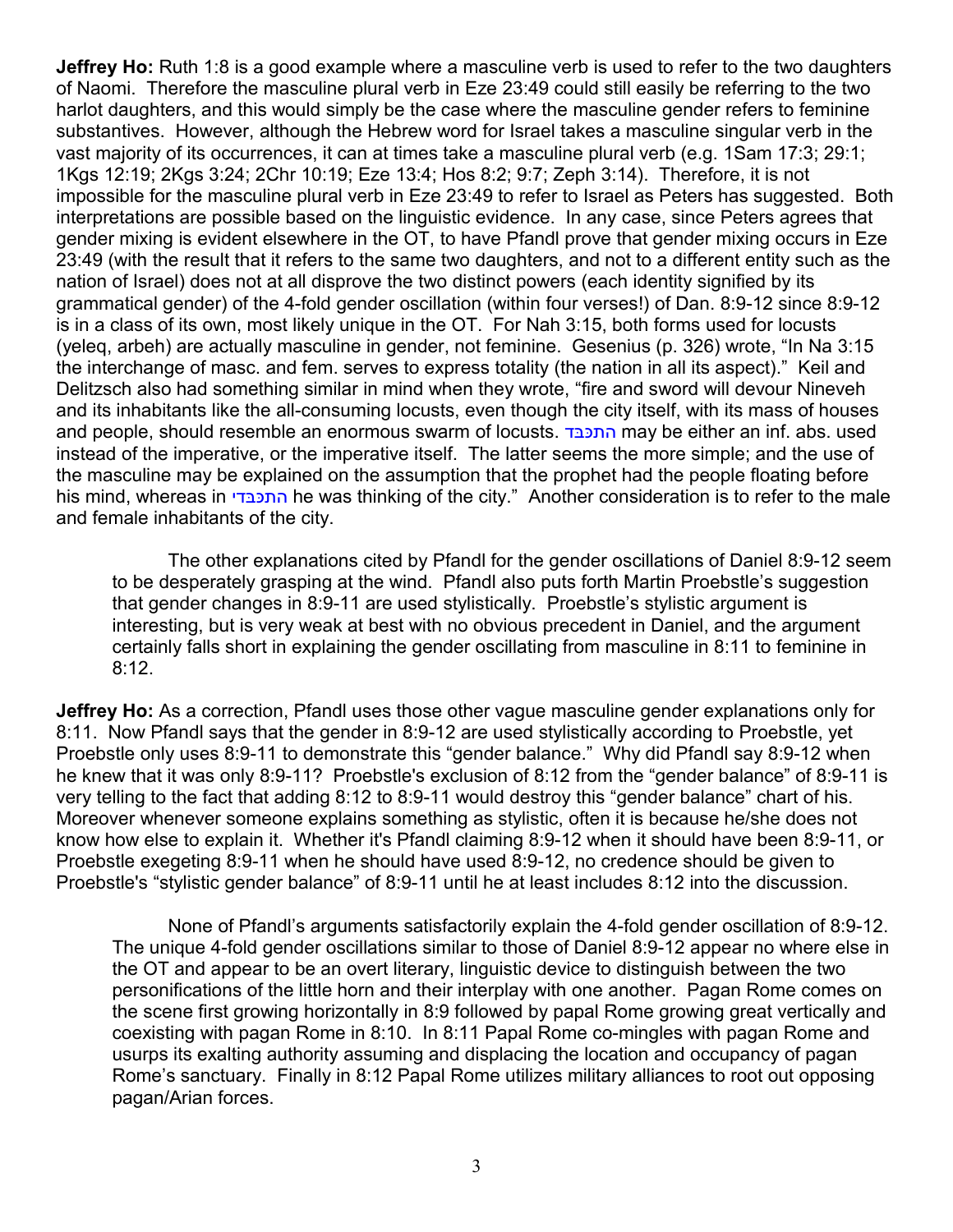The gender oscillation from masculine (pagan Rome, 8:9) to feminine (papal Rome, v. 10) to masculine (pagan Rome, v. 11) to feminine (papal Rome, v. 12) helps identify the actor from whom "the daily" is taken away in v. 11 as pagan Rome; and the personage who takes away "the daily" is understood to be the feminine actor (papal Rome) of v. 10 and 12. The real problem in interpreting 8:9-12 revolves around identifying personages associated with confusing array of pronouns in the passage, especially 8:11. Gender oscillations are one of the keys that help unlock that mystery.

**Jeffrey Ho:** Pfandl tries to downplay any significance of the interaction between the two phases of Rome in Daniel 8:11. But both powers are evidently displayed in Dan. 7, where papal Rome as a little horn comes up after pagan Rome as the terrible beast has split, resulting in the uprooting of three horns before papal Rome, which is described more fully in 8:12. Pfandl's book (p. 82) has no mention of the first half of 8:12. If he had known that it spoke of papal military alliances against pagan/Arian forces, it would not have been impossible for him to state that there is a connection between pagan and papal Rome in 8:11. Pfandl seems desperate when he starts using the "plain reading" argument, which too often has been abused. I could equally say that the English of 8:9-12 "plainly" refers to two Roman powers in competition as part of my argument. However real exegesis results not from a superficial reading of the English, but from a sound analysis of the Hebrew to explain the English of 8:9-12. The only comment I have regarding Peters's statement is that, while 8:9 precedes 8:10 and 8:11 precedes 8:12 in sequence of time, does the entirety of 8:10 precede 8:11? If, among other things, the trampling activity of 8:10 includes persecution (as it does in Dan. 7), then certainly the timeframe of 8:10 extends well beyond the events of 8:11, aligning itself with the later portions of 8:12, both exhibiting the entire career of the papacy during its union of church and state.

## **Pages 15-16**

The crux issue in 8:11, probably the most difficult text in the entire passage, is the following question: From whom is "the daily" taken away? Is "the daily" taken away from 1) the Prince of host, 2) the papal horn power, or 3) the pagan horn power? Who or what is the antecedent of the various masculine pronouns in 8:11? Is the antecedent 1) the Prince of the host, 2) the papal horn power, or 3) the papal horn power? Finally whose sanctuary is being cast down? All these questions hinge on the answer to the identity of the antecedent of the masculine pronouns in 8:11. Pfandl asserts based on the syntactic-semantic correspondence of prepositional phrases ("Unto the prince …" corresponding to "and from him…") in 11a and 11b respectively, that the antecedent of the pronoun should be the Prince of the host. But is this assertion correct?

**Jeffrey Ho:** In Pfandl's book, p. 77, he explains that in 8:9 the antecedent of "one of them" is the four winds of the heavens in 8:8 due to its immediate antecedent, or grammatical nearness. He uses Martin Proebstle's 2003 unpublished Ph.D dissertation (called "A Text-Oriented Study of Daniel 8:9-14," written at Andrews University) for this conclusion [Note: It is possible that Proebstle was still writing his dissertation in 2003 when Pfandl referenced it, since Pfandl's response to Peters in 2005 mentions that the dissertation was still forthcoming]. If Pfandl accepts grammatical nearness for "from them" in 8:9, why totally disallow it for "from him" in 8:11? At the very least, if he were to be honest, he would have to say that grammatical nearness for "from him" in 8:11 is a possibility, since he allows it just two verses prior! Pfandl's insistence, through Proebstle, that the syntactic-semantic correspondence of the prepositional phrases (PP) refers to the same person because they are both preverbal would still be "true" and even stronger if the first two clauses were in their normal word order of verb first then prepositional phrase second, thus postverbal (cf. "He magnified himself up to the Prince of the host, and the continuity was lifted up from him"). Daniel could have written both PP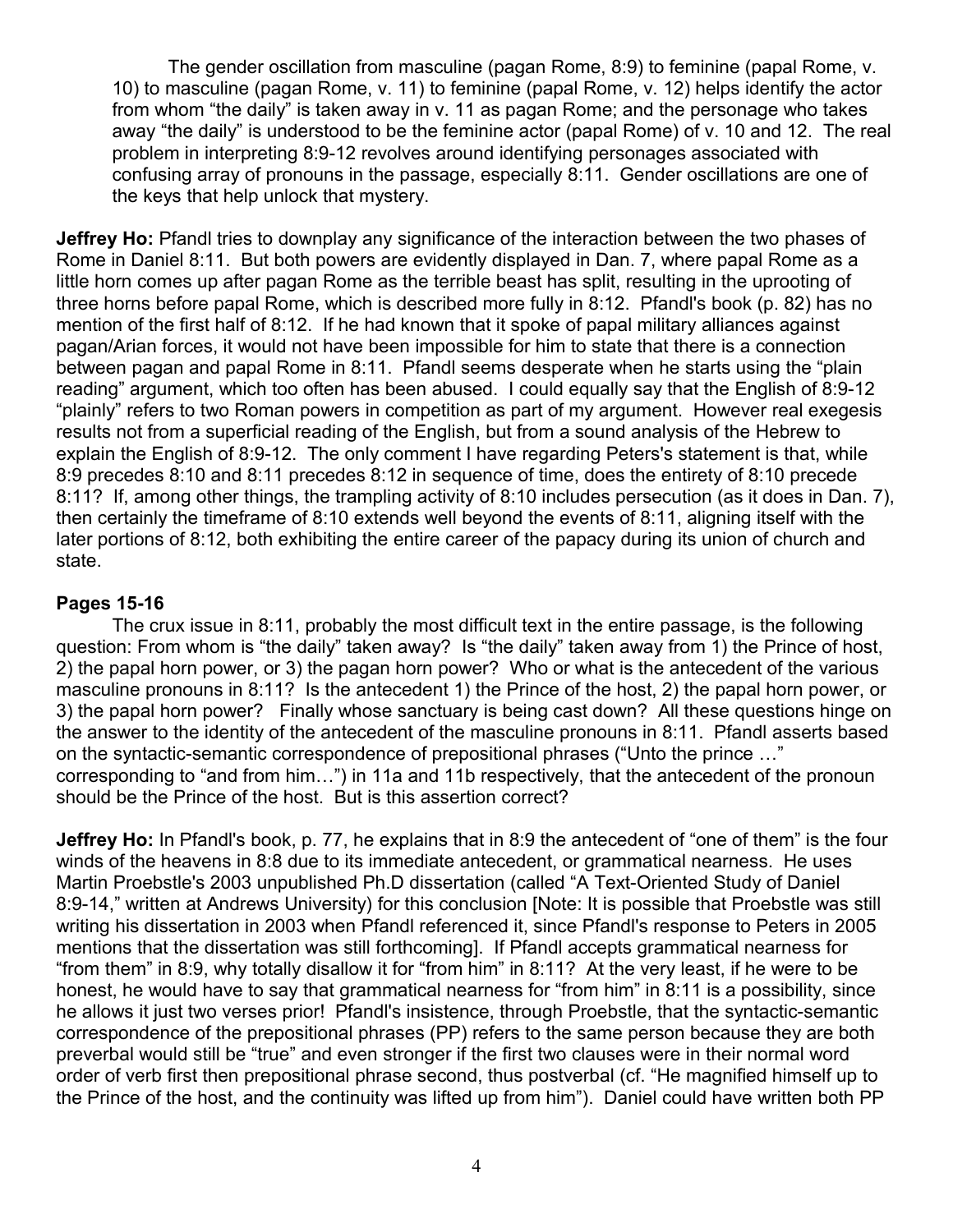as postverbal. Since it is nothing special as "postverbal" if both PP refer to Christ, why should it be special as "preverbal"? But, as Peters has noted, both clauses in 11a and 11b are inverted from their normal word order. The question is why? This inverted word order of both 11a and 11b is special because it is the strongest way to indicate that Daniel intended "the continuity" to be lifted up from the one exalting himself, by the principle of grammatical nearness. The postverbal order would not have conveyed this, or at most it would have been a weak argument to suggest that "from him" refers to pagan Rome, since then grammatical nearness would state that "from him" refers to Christ (as shown above).

**Response:** The author of *The Mystery of 'The Daily'* contends, based on grammatical nearness, that "the antecedent of 'from him' is the one exalting himself or pagan Rome. The internal reflection of the inverted Hebrew syntax is illustrated below where the one exalting himself is identical to the one from

("…unto the Prince of the host **he** exalted **himself ::** and **from him** the daily is taken away….")

whom "the daily" is taken away. This supports the contention that "the daily" is taken away or lifted up from pagan Rome, based on the gender oscillations and identification previously specified.

Both Pfandl and the author agree that the Hebrew preposition, *mimmennu*, should be translated "from him" and not "by him" and that this same personage (either the Prince of the host or the little horn power) is the one whose sanctuary is cast down.

The final resolution of the question of whether it is the Prince of the host or the little horn power from whom "the daily" is taken away and his sanctuary is cast down centers on whose sanctuary (*miqdash*) is cast down in 8:11. The Hebrew word *miqdash* is consistently used in the OT to refer to earthly sanctuaries, either those of God for the benefit of the Israelites or those of a pagan origin. On the other hand, *qodesh* is used consistently for sanctuaries of a holy nature associated with YAHWEH, either God's earthly or His heavenly sanctuary. However, *miqdash* not *qodesh* is used in 8:11 specifying an earthly sanctuary therefore excluding the possibility that the phrase in 8:11 ("the place of his sanctuary was cast down") pertains to Christ's heavenly sanctuary. *Miqdash* is a cultic term used in a counterfeit cultic setting in the passage in Daniel 8.

Pfandl conveniently ignores this weighty evidence previously specified in the manuscript in setting forth his rebuttal. With this evidence it becomes clear that indeed the one who has "the place of his sanctuary is cast down" and the one from whom "'the daily' is taken away" cannot be the Prince of the host but must be the pagan Rome power.

**Jeffrey Ho:** The two strongest pieces of evidence that the focus is on pagan Rome in 8:11 is grammatical nearness and the fact that *miqdash* refers to the earthly sanctuary in Rome.

The center of focus in 8:9-12 is on play and counter-play of the little horn power. *He* exalts geographically in 8:9; *she* exalts vertically to heaven in 8:10; *he* exalts unto the Prince of the host in 8:11 but yields his supremacy to papal Rome; and *she* is given an army in 8:12. It is true that the over-arching theme in Daniel 8 is the great controversy between God's people and pagan/horn powers of Satan; nevertheless there is a competition between the two phases of Rome for supremacy all within the context of the great controversy between Christ and Satan.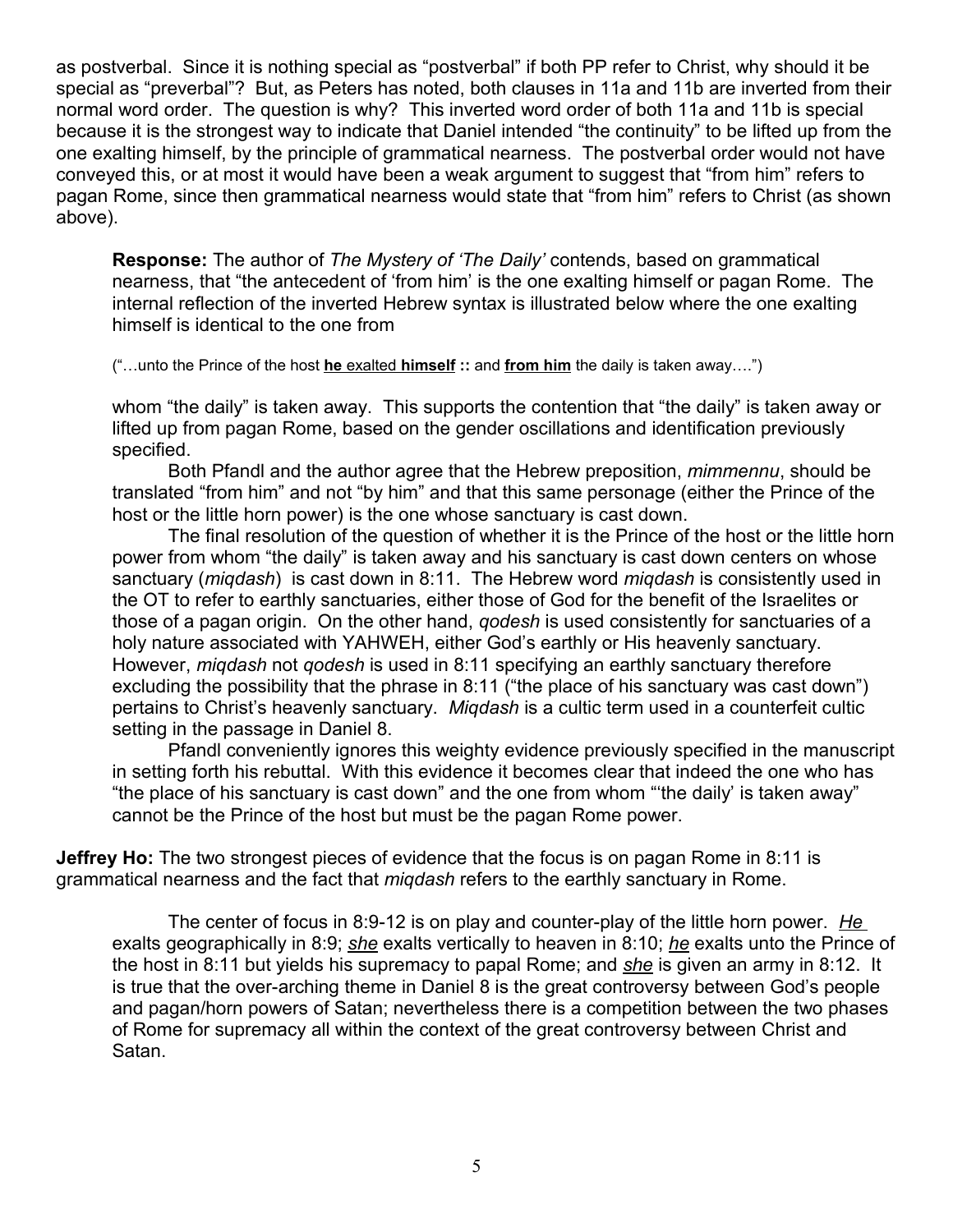# **Pages 17-23**

The question here revolves around the exchange of *rum* (to lift up) in 8:11 for *sur* (to take away or to turn aside) in 11:31 and 12:11. Pfandl contends that *rum* should be translated as "take away" in 8:11.

**Response:** The author's conclusions do not stand or fall on the translation of the Hebrew word, *rum* whether it is "lift up" or "take away."Either translation harmonizes sufficiently with author's thesis. Therefore no dispute is necessary on this point. However, the cognitive sense and distinction of the two words (*rum*: lift up, raise up, exalt; *sur*: remove, turn aside, take away) and their application in Daniel and Leviticus demands some clarification.

Pfandl contends based on Martin Proebstle's forthcoming Ph.D. thesis that in cultic passages *rum* is always translated as "take away" especially when used in connection with the Hebrew preposition *min*. Pfandl refers to numerous passages cited by Proebstle to support this thesis. However, just a cursory survey of other texts, for example, Numbers 15:19-20, suggests this is not an iron-clad rule. This passage is in a cultic setting within the context of a heave offering which demands that *rum* must be translated as "lift up" and not "set aside." *"….then it shall be that when you eat the bread of the land, you shall lift up* (not set aside) *a heave offering to Jehovah. You shall lift up* (not take away) *a cake of the first of your dough as a heave offering…"* The same observation applies to the three occurrences of *rum* with *min* in *Numbers* 18:28, 29 and 30. The cited passage in Isaiah 14:13 appears also to be an anomaly to the rule.

**Jeffrey Ho:** In Isa 14:13, the translation is certainly, "I will exalt/raise up (*rum*) my throne above (*mimma'al*) the stars of God." It is certainly not "I will remove/take away my throne from..." as Proebstle would have it. The semantics of the syntactic construction *min* ... *le* varies depending on what preposition *min* attaches to, and *min* in this usage simply signifies location. Therefore *min* and *le* are often untranslatable in these constructions. I think Pfandl's contention is that *rum* plus *min* for impersonal objects always means "take away." I don't think he is suggesting that *rum* plus impersonal object always means "take away," because that is definitely not true. In Num 15:19-20, there is no *rum* plus *min* construction, only a *rum* plus impersonal object. There is a *min* in 15:19, but that *min* is linked with *akhal* (to eat). But perhaps Peters was attempting to link Num 15:19-20 directly with Num 18:28-30, since Num 15:19-20 contains *rum* with *terumah* (offering), while Num 18:28-29 contains *rum* with *terumah* and *min*, with the result that if *rum* with *terumah* in Num 15 is translated as "offer up," then *rum* with *terumah* in Num 18 should also be translated as "offer up." Now after examining all the uses of *rum* and *min* with an impersonal object in Proebstle's list to signify "take away," I agree with Peters that at the very least it is definitely not a firm rule; it is not even a general rule. Actually, I found that, in agreement with Peters's manuscript, that it makes perfect sense (even better sense) to translate *rum* naturally as "lift up, offer up" in many, if not all, of these passages. This is especially true for the cultic settings (where the vast majority of this syntactic construction occurs in Leviticus and Numbers) where one lifts up/offers up something to God in order to please him. Here are some interesting facts to consider: After examining all occurrences of *sur* in the hiphil and hophal, *sur* in a cultic context is never used to "take away, set aside" something to God (that is to say, there is no occurrence where the preposition *le* directly modifies the verb *sur*). However *rum* and *le* (where *le* directly modifies *rum*) is naturally used to offer up something to God or to man (cf. Lev 22:15; Num 15:19; 18:19, 24; 31:28, 52; 2Chr 30:24; 35:7-9; Eze 45:1; 48:9). Moreover, *sur* in a cultic context is only used to remove fat and certain innards from an animal to be burned on the altar (cf. Lev 3:4, 9, 10; 4:9, 31, 35; 7:4; 2Chr 35:12); *sur* is never used to remove non-animal offerings to be burned on the altar; only *rum* is used to "lift up, offer up" non-animal offerings to be burned on the altar. All this is to say that *rum* and *sur* should not be taken as synonyms in cultic contexts.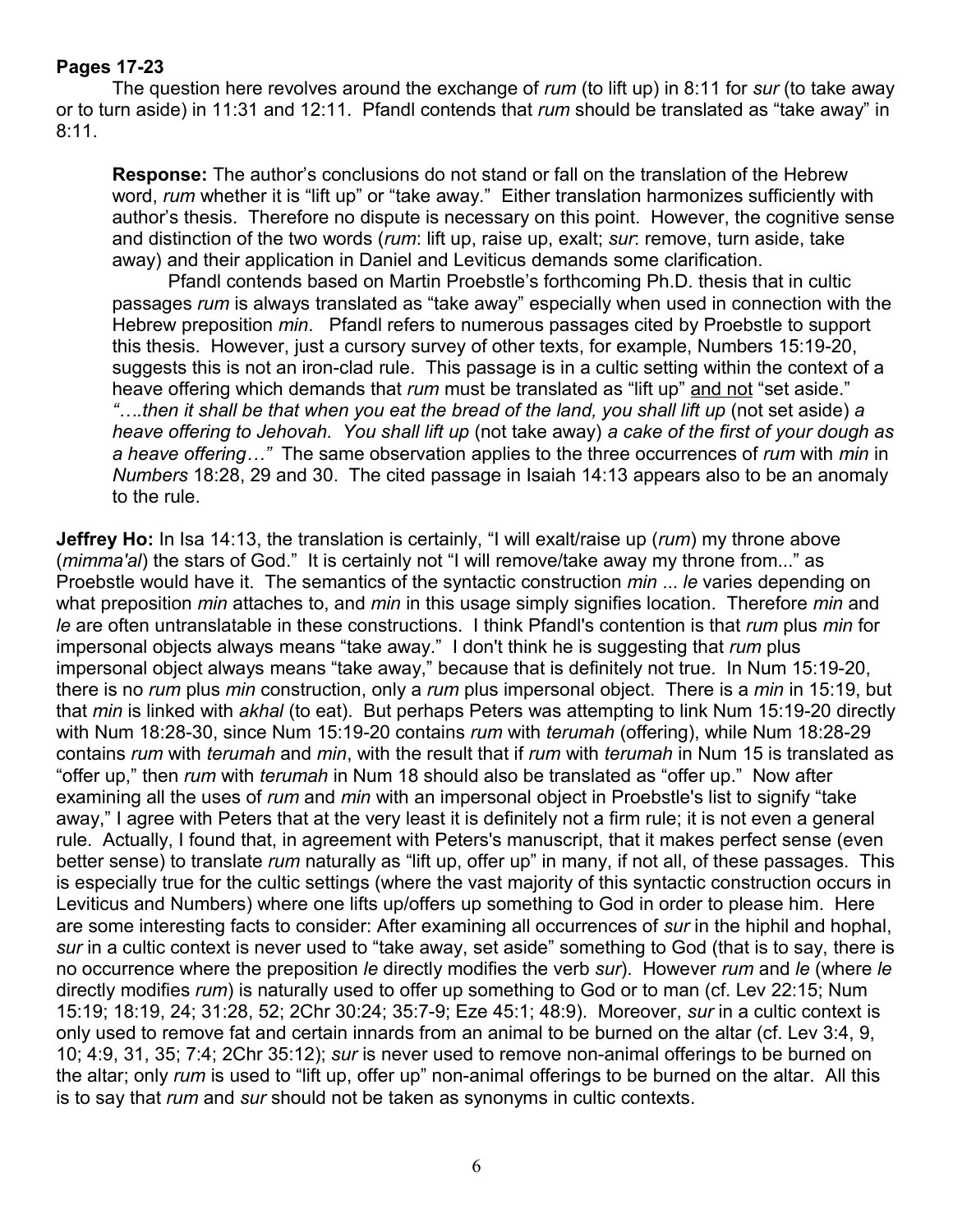If a passage with *rum* and *min* demands some sort of notion of "take away, remove" it should only be accepted if the notion of lifting up is applied first. In one of the semantic entries in BDB, it has "lift up and take away, remove." Even in BDB, they realized that if a passage (to their understanding) required the notion of remove, there was a two-step process: First to lift up, and then to take away. The root meaning of lifting up was still there. Therefore to say that *rum* and *min* only means "take away" with no connotation of lifting up first for impersonal objects is not accurate at all. Even in Pfandl's choice of examples, he has used the translation of Num 17:2 correctly as: "Tell Eleazar ... to pick up (*rum*) the censors out of (*min*) the blaze." If *rum* with *min* means only "take away" with impersonal objects, what is "pick up" doing there as part of that group? It is clear that the root and primary meaning is the lifting up of the censor. Then, if the context demands it, logically one would take away, remove the censor away from the blaze, not leave the censors above the blaze. Nevertheless the root meaning of "lifting up" is the one to be emphasized in translation. Therefore, there is no good reason to completely bypass the root meaning of *rum* as "lift up/offer up" and to force an extended meaning of *rum* only as "take away" in cultic contexts.

Moreover the passage in Daniel *is not* set forth in a cultic setting; it is set forth primarily in a counterfeit cultic setting, precluding the adherence to Proebstle's rule for the translation of *rum* as "take away."

In addition, it should be noted that the passages cited in Leviticus repeatedly employ the words *rum* and *sur* in a consecutive manner confined within three verses dealing with the manipulation of the sacrificial animal. The obvious conclusion is that the two words are employed to specify two distinct activities. Namely, the priest was to first remove the fat from the entrails and liver, and second he was to lift up the separated fat from the animal to the altar of burnt offering for consumption. The evidence suggests that the words, *rum* and *sur*, are not to be used interchangeably even in a cultic setting.

## **Pages 23-30**

The issue addressed here is the identification of *hattamid* (the daily or the continual). Pfandl contends that because the passage in Daniel 8 is in a cultic setting especially 8:11 where the sanctuary (*miqdash*) is cast down and since *hattamid* is also a cultic term, therefore "the daily" should correspond to its cultic applications elsewhere in the OT. Pfandl disparages the author's conclusion that "the daily" revolves around the principle of self-exaltation which is the mystery of iniquity.

**Response:** Pfandl selectively cites one piece of evidence presented by the author that the adjective *tamid* (daily or continual) is employed numerous times in the OT in the context of pagan nations continually exalting against God. He asserts that this observation "is no indication…that *tamid* is a principle of self-exaltation." However, Pfandl conveniently omits an abundance of other evidence presented by the author that substantiates the identification of "the daily" as the principle of self-exaltation.

For example, five (5) consecutive times the Hebrew word *gadal* (to exalt, to become great) is used in Daniel 8 --- *gadal, gadal, gadal, gadal, gadal*. First, the ram became great (8:4), second, the goat grew very great (8:8), third, the horn (masc.) grew exceedingly great (8:9), fourth, the horn (fem.) exalted to heaven (8:9) and fifth, the horn (masc.) even exalted himself to the Prince of the host (8:11). The principle of exaltation is a paramount theme in Daniel 8. Moreover there is a continual competition among powers to exalt above one another for supremacy and even above God.

Furthermore, *hattamid* identifies itself with this exalting principle in 8:11. Notice the close association of fifth occurrence of *gadal* with *hattamid* by virtue of the internal reflection of the Hebrew syntax in the illustration from 8:11 below.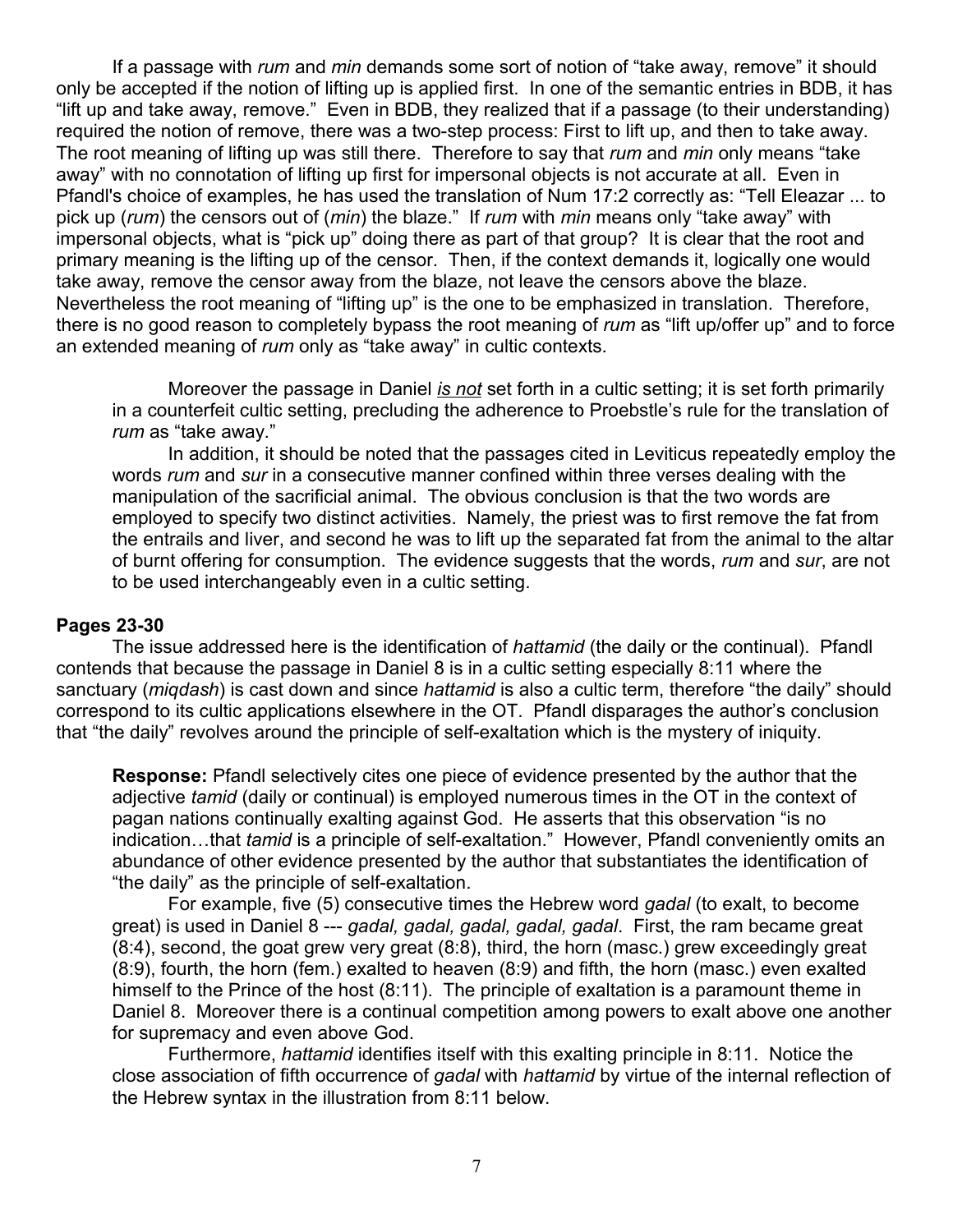*"Even unto the Prince of the Host he exalted himself* **::** *and from him the daily was taken away*…"

Above and beyond this evidence is the undeniable fact concerning the abundance of cultic terminology in Daniel 8 as Pfandl rightly points out. However, this terminology is entirely counterfeit cultic activity. The ram and the goat are not a cultic sacrifices but pagan nations exalting themselves. The horn is not part of the cultic altar of burnt incense; it is a counterfeit symbol of pagan national exaltation. This evidence alone should be sufficient to convince the casual reader that the cultic term, "the daily" in 8:11, must also be a counterfeit cultic symbol or term.

Pfandl cites the passage in Daniel 11:31 in support of his contention that "the daily" should be aligned with the cultic sanctuary service. *Forces shall be mustered from him and they will profane the sanctuary (miqdash), the fortress. And they shall remove the daily; and they shall place the desolating abomination.* The sanctuary specified in 11:31 is equated with a fortress. No where in the OT is the heavenly sanctuary associated with *ma'oz* (a fortress). The sanctuary (*miqdash*) in 11:31 is clearly used in the context of a military setting along with *ma'oz* pertaining to pagan military activity. It has been shown that *miqdash* applies only to earthly sanctuaries of either a pagan or holy variety. Since its use in Daniel 8 is in a counterfeit cultic setting and in 11:31 *miqdash* is used in a military context along with *ma'oz*, we may conclude that the sanctuary in 11:31 is a counterfeit pagan sanctuary fortress.

Daniel's application of the counterfeit cultic language, employing *hattamid* and *miqdash* in 8:11 is reapplied in 11:31 with the same counterfeit cultic meaning. The pagan military contextual setting of conflict in Daniel 11:20-31 reinforces and demands the counterfeit cultic application of *hattamid* and *miqdash* in 11:31. The use of *miqdash* in association with *hattamid* in 11:31 as a fortress of paganism defines its use in 8:11. It cannot apply to the heavenly sanctuary.

Pfandl rightly says that "the daily' is replaced by "abomination of desolation." But it is not a cultic practice that is being "replaced by another, an abominable, cultic practice. It is a counterfeit cultic practice (self-exalting paganism) that being replaced by another, an abominable, counterfeit cultic practice (self-exalting papal Rome).

**Jeffrey Ho:** Peters's statement about the increasing competition between the world powers should be noted. Persia becomes great. Greece becomes very great. Pagan Rome becomes exceedingly great. Finally papal Rome becomes great up to the host of the heavens. Each successive power boasts greater power than the previous, ending with the worst of them all, papal Rome, the union of church and state. Therefore it is not "unacceptable" that there is competition between pagan and papal Rome. If Pfandl had read Peters's manuscript carefully, he would have realized that none of the cultic terms in 8:3-12 are cultic in reality, but rather counterfeit cultic. Counterfeit cultic application is the key to exegeting Dan 8:3-12 properly.

## **Page 97-99**

 Pfandl contends that the passage in Daniel 12:11 harmonizes with his identification of "the daily" of the heavenly ministry of Christ. *From the time that the daily shall be taken away and the abomination of desolation set up shall be 1290 days.*

**Response:** Pfandl cites evidence from Pope John Paul II encyclical, *Dies Domini* that church councils in 300 AD and 506 AD made it obligatory to attend mass. After citing specific evidence that the papacy was firmly established in 508 AD by the associated actions of emperor Clovis whereby the abomination of desolation was set up, Pfandl surprisingly implies